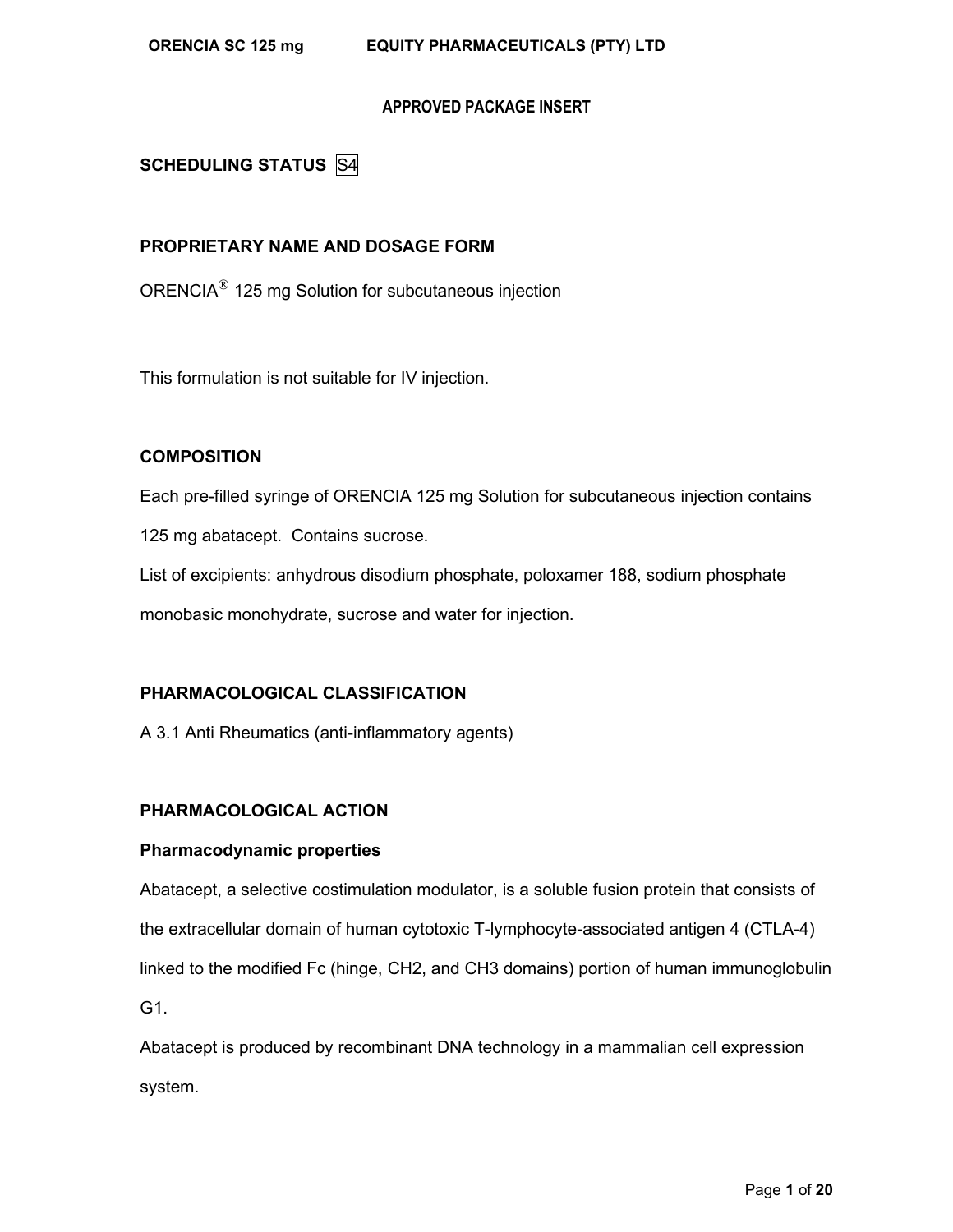#### **ORENCIA SC 125 mg EQUITY PHARMACEUTICALS (PTY) LTD**

#### **APPROVED PACKAGE INSERT**

The apparent molecular weight of abatacept is 92 kilodaltons.

By specifically binding to CD80 and CD86 on antigen presenting cells, abatacept selectively modulates a key costimulatory signal required for full activation of T lymphocytes expressing CD28.

Studies indicate that naïve T lymphocyte responses are more affected by abatacept than memory T lymphocyte responses.

Studies *in vitro* and in animal models demonstrate that abatacept attenuates T lymphocyte dependent antibody responses and inflammation. *In vitro*, abatacept attenuates T lymphocyte activation as measured by decreased proliferation and cytokine production in human lymphocytes. Abatacept decreases antigen specific TNF $\alpha$ , interferon-γ, and interleukin-2 production by T lymphocytes.

In a rat collagen-induced arthritis model, abatacept suppresses inflammation, decreases anticollagen antibody production and reduces antigen specific production of interferon- $\gamma$ .

#### **Pharmacokinetic properties**

Abatacept exhibited linear pharmacokinetics following subcutaneous administration. The mean (range) for  $C_{min}$  and  $C_{max}$  at steady state observed after 85 days of weekly treatment with 125 mg, was 32,5 µg/ml (6,6 to 113,8 µg/ml) and 48,1 µg/ml (9,8 to 132,4  $\mu$ g/ml), respectively. The bioavailability of abatacept following subcutaneous administration relative to intravenous administration is 78,6 %. Mean estimates for systemic clearance (0,28 ml/h/kg), volume of distribution (0,11 l/kg), and terminal half-life (14,3 days) were comparable between SC and IV administration.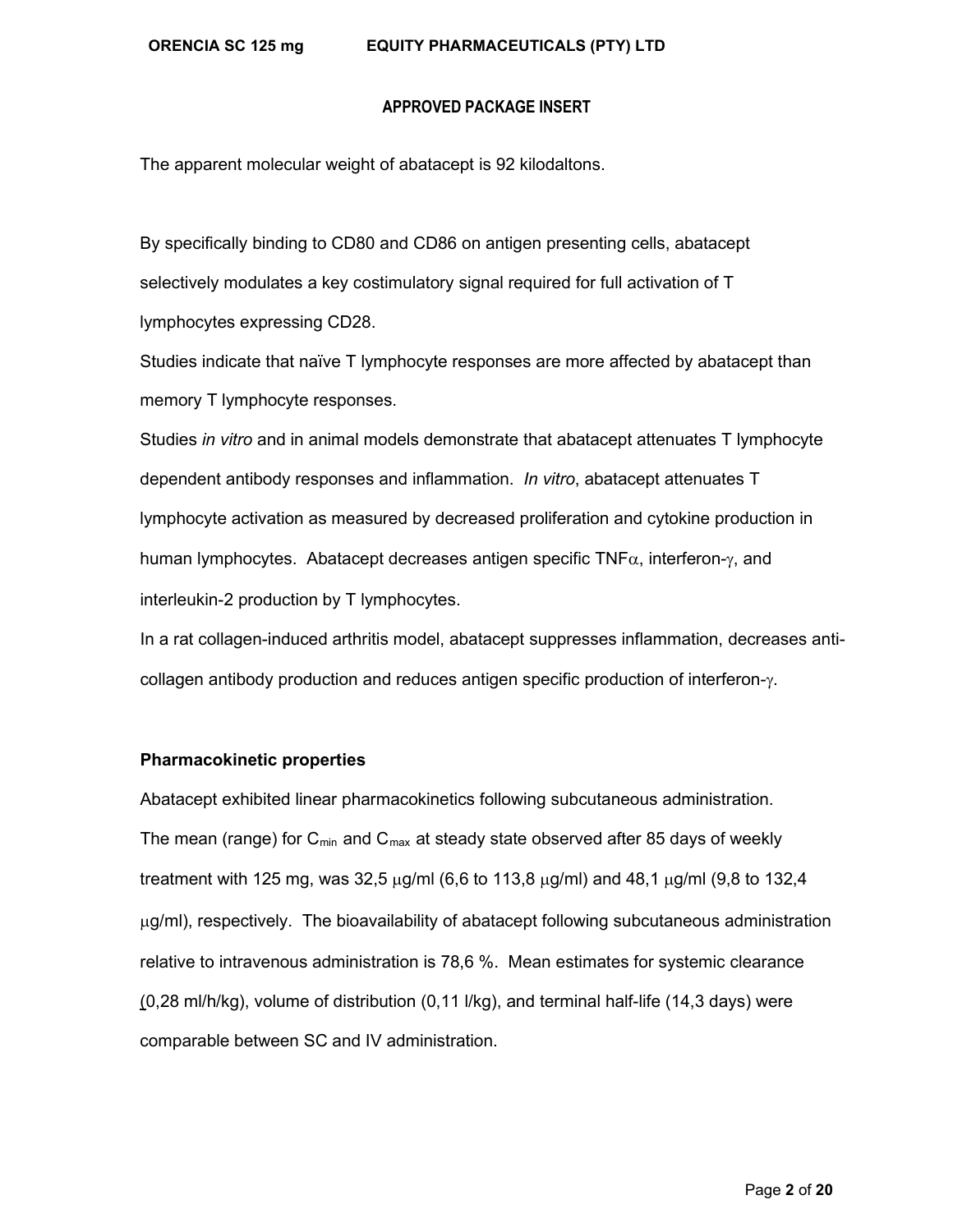A single study was conducted to determine the effect of monotherapy use of abatacept in immunogenicity following subcutaneous administration without an IV load. When the IV loading dose was not administered, a mean trough concentration of 12,6  $\mu$ g/ml was achieved after 2 weeks of dosing. The efficacy response over time in this study appeared consistent with studies that included an IV loading dose, however, the effect of no IV load on the onset of efficacy has not been formally studied.

Consistent with the IV data, population pharmacokinetic analyses for SC abatacept in RA patients revealed that there was a trend toward higher clearance of abatacept with increasing body weight. Age and gender (when corrected for body weight) did not affect apparent clearance. Concomitant methotrexate (MTX), non-steroidal anti-inflammatory drugs (NSAIDs), corticosteroids, and TNF (tumour necrosis factor) blocking agents did not influence abatacept apparent clearance.

#### **Metabolism and elimination**

There are no studies to evaluate the metabolism or elimination of abatacept in humans. Owing to stearic and hydrophilic considerations, abatacept would not be metabolised by liver cytochrome P450 enzymes. Because of its large molecular weight abatacept is not expected to undergo renal elimination.

# **Special populations**

No formal studies were conducted to examine the effects of either renal or hepatic impairment on the pharmacokinetics of abatacept.

#### **INDICATIONS**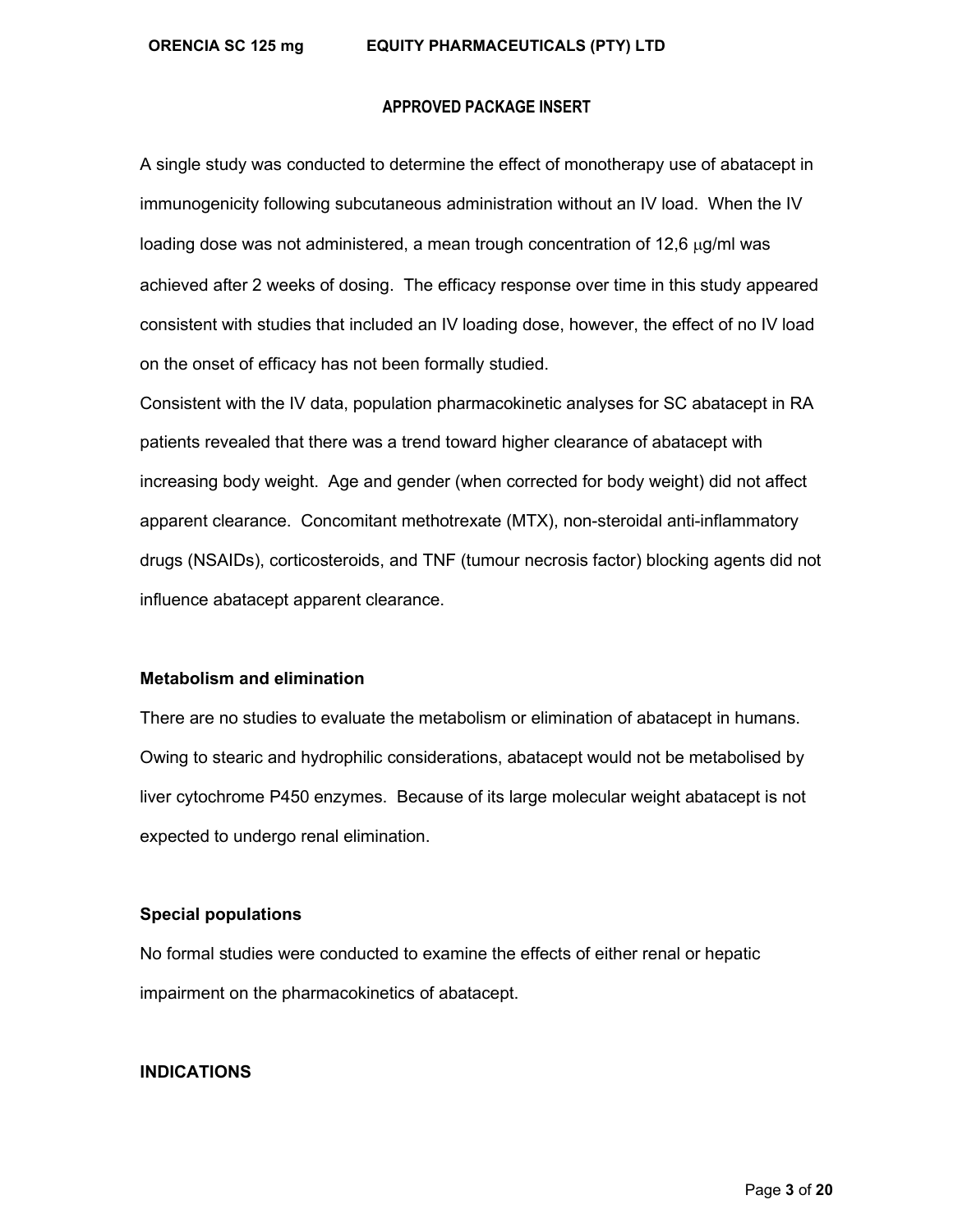#### **Adult rheumatoid arthritis (RA)**

ORENCIA is indicated for reducing signs and symptoms, inducing major clinical response, inhibiting the progression of structural damage, and improving physical function in adult patients with active rheumatoid arthritis. ORENCIA may be used as monotherapy or concomitantly with DMARDs (disease modifying anti-rheumatic drugs) other than tumour necrosis factor (TNF) blocking agents.

#### **Paediatrics and Adolescents**

The safety and efficacy of ORENCIA subcutaneous administration in children below 18 years of age have not been established. No data are available.

# **CONTRAINDICATIONS**

ORENCIA should not be administered to patients with known hypersensitivity to ORENCIA or any of its components.

Active or dormant untreated tuberculosis.

ORENCIA should NOT be used during pregnancy, or if a woman plans to become pregnant, or by mothers who are breastfeeding their infants (see PREGNANCY AND LACTATION).

# **WARNINGS AND SPECIAL PRECAUTIONS**

ORENCIA 125 mg Solution for subcutaneous injection has not been studied in juvenile idiopathic arthritis.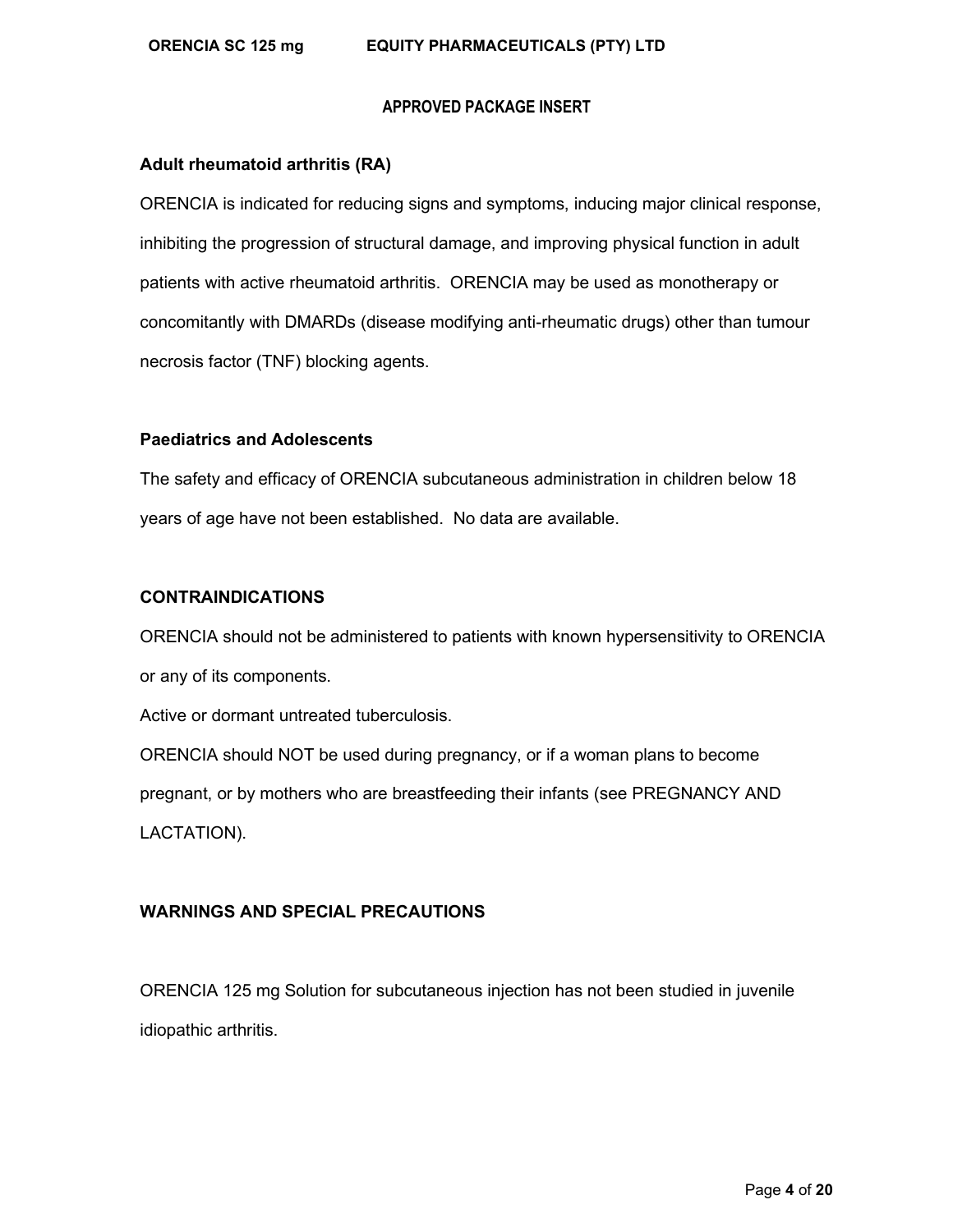#### *Combination with TNF blocking agents*

ORENCIA should not be administered concomitantly with TNF blocking agents.

There is limited experience with the use of ORENCIA in combination with TNF blocking agents. In placebo-controlled clinical trials in patients with adult RA, patients receiving concomitant intravenous ORENCIA and TNF blocking agent therapy experienced more infections (24 %) and serious infections (2,2 %) compared to patients treated with only TNF blocking agents (19 % and 0,8 %, respectively). Concurrent therapy with ORENCIA and a TNF blocking agent is not recommended.

While transitioning from TNF blocking agent therapy to ORENCIA therapy, patients should be monitored for signs of infection.

#### *Combination with other biologic agents*

ORENCIA is not recommended for use concomitantly with other biologic rheumatoid arthritis therapy, such as anakinra.

#### *Hypersensitivity*

Hypersensitivity reactions including anaphylactic reactions have been reported with intravenous ORENCIA administration in clinical trials, where patients were not required to be pretreated to prevent hypersensitivity reactions.

Other events potentially associated with hypersensitivity, such as hypotension, urticaria, and dyspnoea that occurred within 24 hours of ORENCIA infusion, may occur.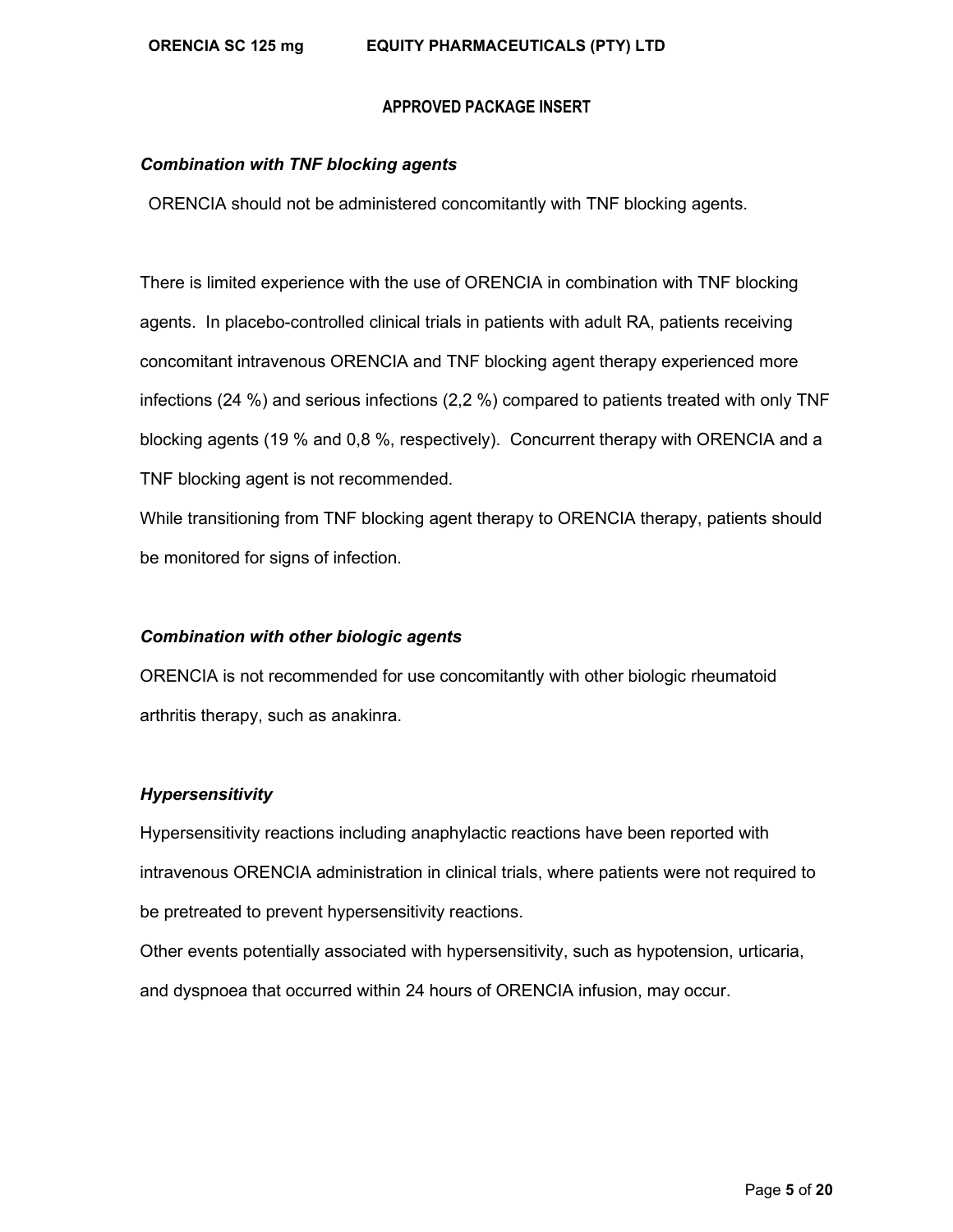#### *Effects on the immune system*

The possibility exists for ORENCIA to affect vaccination responses and host defenses against infections and malignancies.

#### *Infections*

Serious infections, including sepsis and pneumonia, have been reported in patients receiving ORENCIA. Some of these infections have been fatal. Medical practitioners should exercise caution when considering the use of ORENCIA in patients with a history of recurrent infections, underlying conditions which may predispose them to infections, or chronic, latent, or localised infections.

Patients who develop a new infection while undergoing treatment with ORENCIA should be monitored closely. **Administration of ORENCIA should be discontinued if a patient develops a serious infection**. A higher rate of serious infections has been observed in adult RA patients treated with concurrent TNF blocking agents and ORENCIA. When treating patients with therapies that modulate the immune system, it is appropriate to screen and monitor for tuberculosis infections. ORENCIA has not been studied in patients with a positive tuberculosis screen, and the safety of ORENCIA in individuals with latent tuberculosis is unknown (see CONTRAINDICATIONS).

Before starting treatment with ORENCIA, all patients must be evaluated for both active and inactive ("latent") tuberculosis. This evaluation should include a detailed medical history with personal history of tuberculosis or possible previous contact with tuberculosis and previous and/or current immunosuppressive therapy. Appropriate screening tests, i.e.,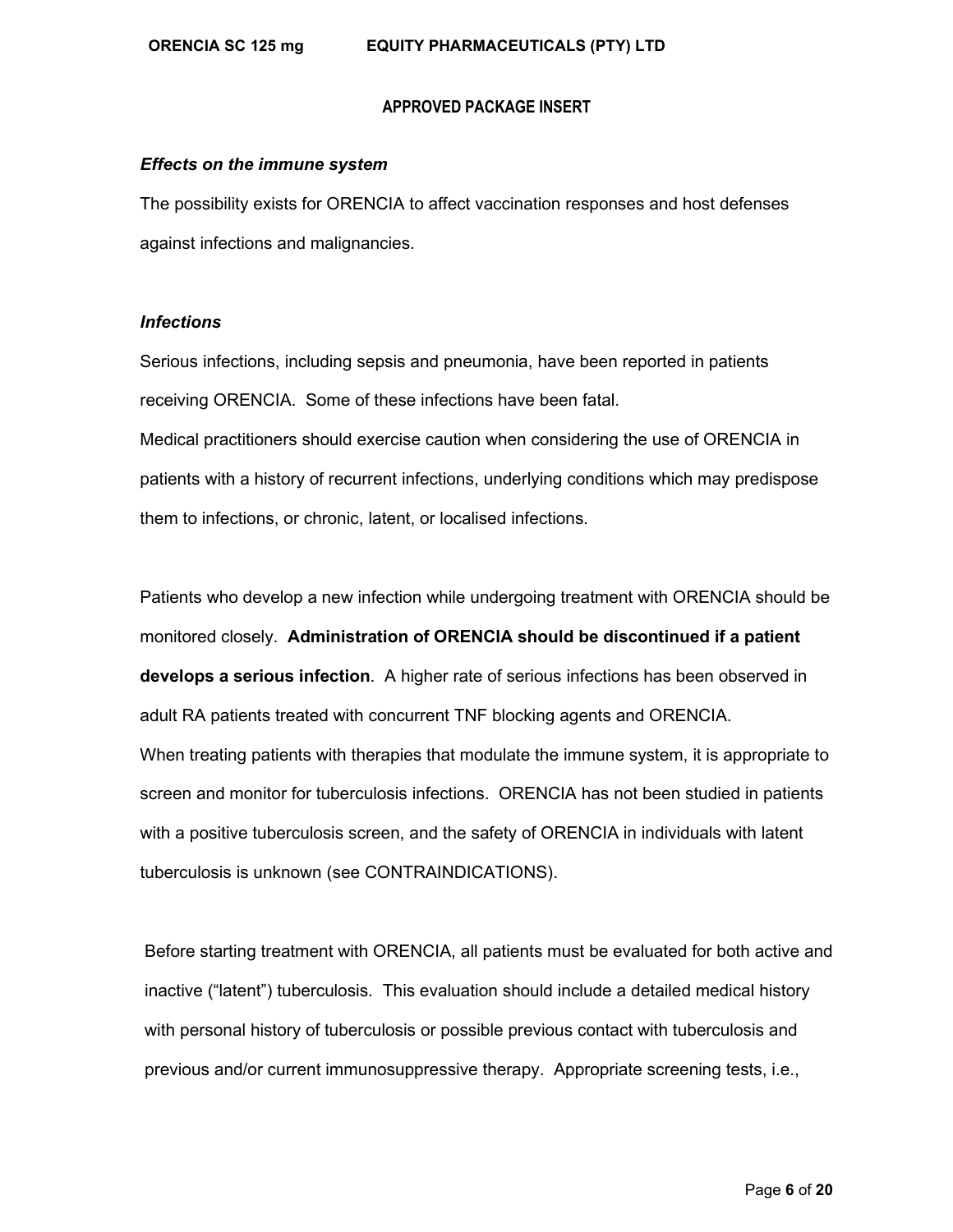#### **ORENCIA SC 125 mg EQUITY PHARMACEUTICALS (PTY) LTD**

#### **APPROVED PACKAGE INSERT**

tuberculin skin test and chest x-ray should be performed in all patients (local recommendations may apply).

Prescribers are reminded of the risk of false negative tuberculin skin test results especially in patients who are severely ill or immunocompromised. If active tuberculosis is diagnosed, ORENCIA treatment should not be initiated (see CONTRAINDICATIONS). If inactive ("latent") tuberculosis is diagnosed, prophylactic anti-tuberculosis therapy must be started before the initiation of ORENCIA, and in accordance with local recommendations.

In this situation, the benefit/risk balance of ORENCIA therapy should be carefully considered. Patients must be monitored closely for infections, including miliary tuberculosis, while on and after treatment with ORENCIA.

In clinical trials with ORENCIA, patients were not screened for HIV infection, however patients with known HIV infection were excluded from study.

Anti-rheumatic therapies have been associated with hepatitis B reactivation. Therefore, screening for viral hepatitis should be performed in accordance with guidelines before starting therapy with ORENCIA. In clinical studies with ORENCIA, patients who screened positive for hepatitis were excluded from study.

#### *Malignancies*

The potential role of long-term use (> 42 months) of ORENCIA in the development of malignancies in humans is unknown.

The frequencies of malignancies in the placebo-controlled short-term clinical trials in adult RA up to 12 months were 1,4 % for ORENCIA-treated patients and 1,1 % for placebo-treated patients. (Refer to SIDE EFFECTS).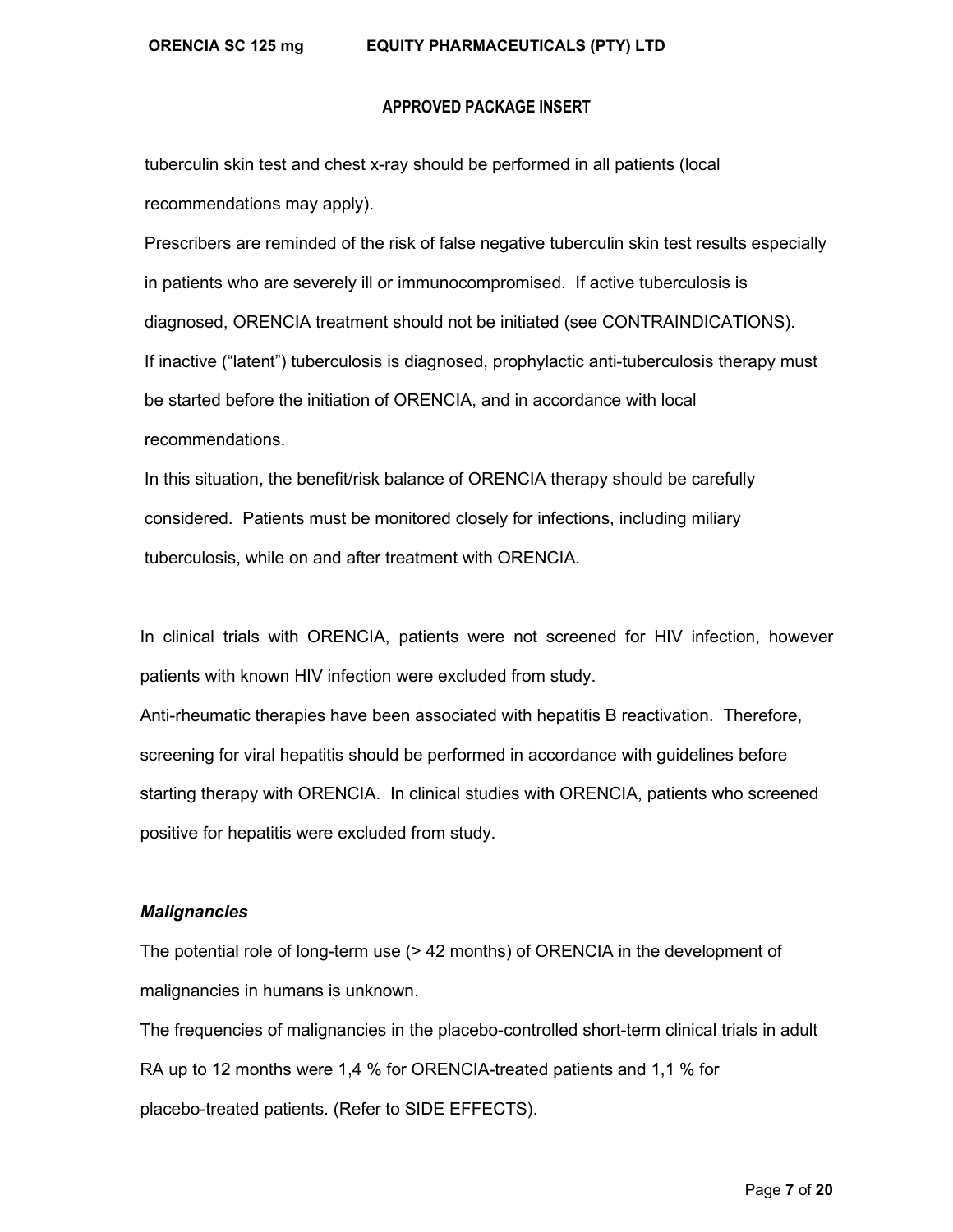#### *Immunisations*

**Live vaccines should not be given concurrently with ORENCIA or within 3 months of its discontinuation. No data are available on the secondary transmission of infection from persons receiving live vaccines to patients receiving ORENCIA. No data are available on the effects of vaccinations in patients receiving ORENCIA. Medicines that affect the immune system, including ORENCIA, may blunt the effectiveness of some immunisations**.

#### *Paediatrics and adolescents*

The safety and efficacy of ORENCIA 125 mg solution for subcutaneous injection in children below 18 years of age have not been established. No data are available.

# *Effects on ability to drive and use machines*

Dizziness and reduced visual acuity have been reported as common and uncommon adverse reactions respectively, from patients treated with ORENCIA, therefore if a patient experiences such symptoms, driving and use of machines should be avoided.

#### *Sucrose*

Contains sucrose, which may have an effect on the glycaemic control of patients with diabetes mellitus. Patients with rare hereditary conditions such as fructose intolerance, glucose-galactose mal-absorption or sucrose-isomaltase insufficiency should not receive ORENCIA.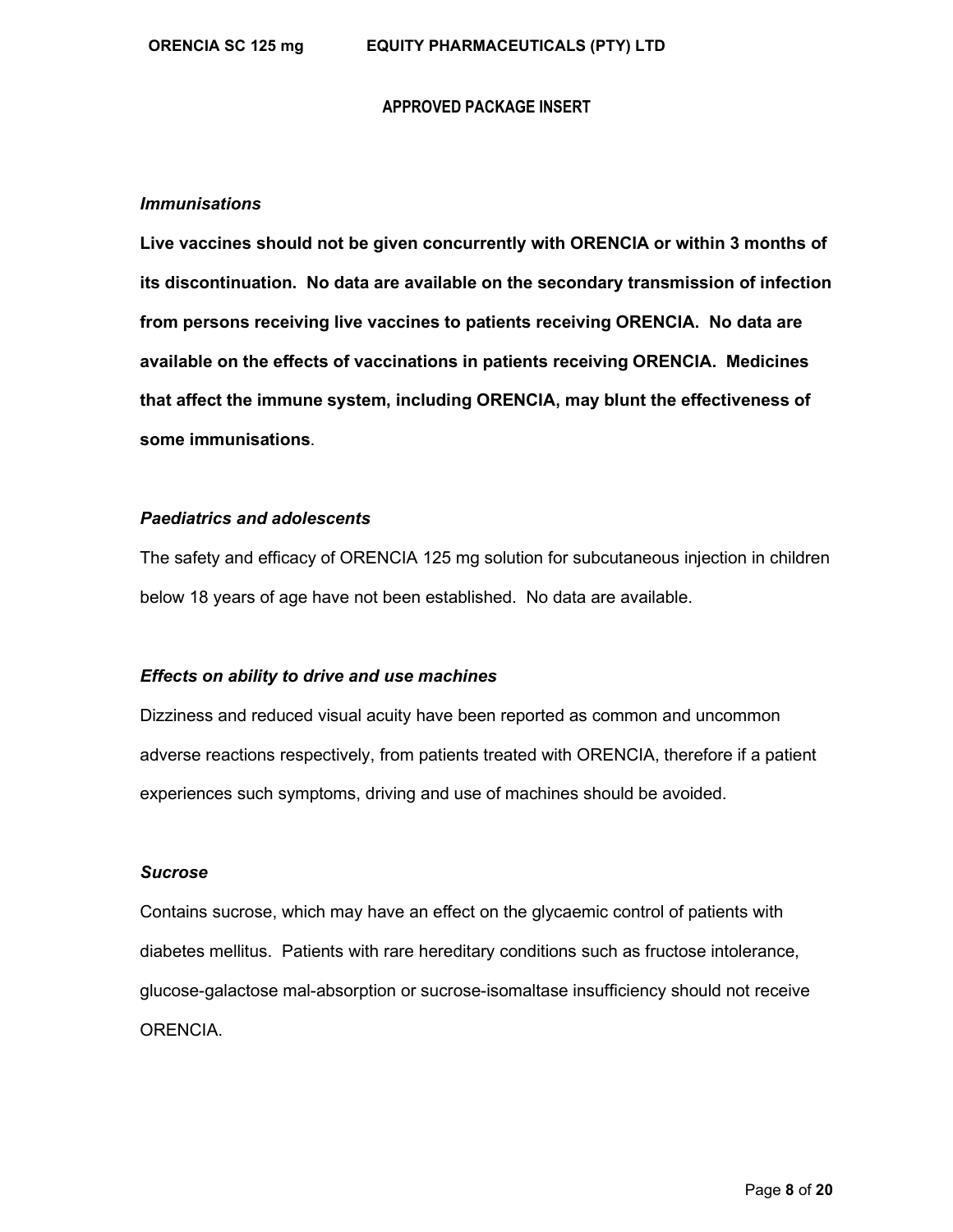#### **INTERACTIONS**

Formal interaction studies have not been conducted with ORENCIA.

**Concurrent administration of a TNF blocking agent with ORENCIA has been associated with an increased risk of serious infections. Concurrent therapy with ORENCIA and TNF blocking agents is not recommended.**

There is insufficient experience to assess the safety and efficacy of ORENCIA administered concurrently with other biologic rheumatoid arthritis therapy, such as anakinra, and therefore such use is not recommended.

ORENCIA has not been studied in combination with agents which deplete lymphocyte count. Such combination therapy could potentiate the effects of ORENCIA on the immune system.

### *Effect of other medicines on abatacept*

The majority of patients in the placebo-controlled clinical trials received concomitant DMARDs (disease modifying anti-rheumatic drugs), NSAIDs, and/or corticosteroids. Most patients were taking MTX. Other less frequently used concomitant DMARDs included chloroquine/hydroxychloroquine, sulfasalazine and leflunomide. There is limited experience with abatacept in combination with other DMARDs such as azathioprine, gold and anakinra.

Population pharmacokinetic analyses revealed that MTX, NSAIDs, corticosteroids, and TNF blocking agents did not influence abatacept clearance.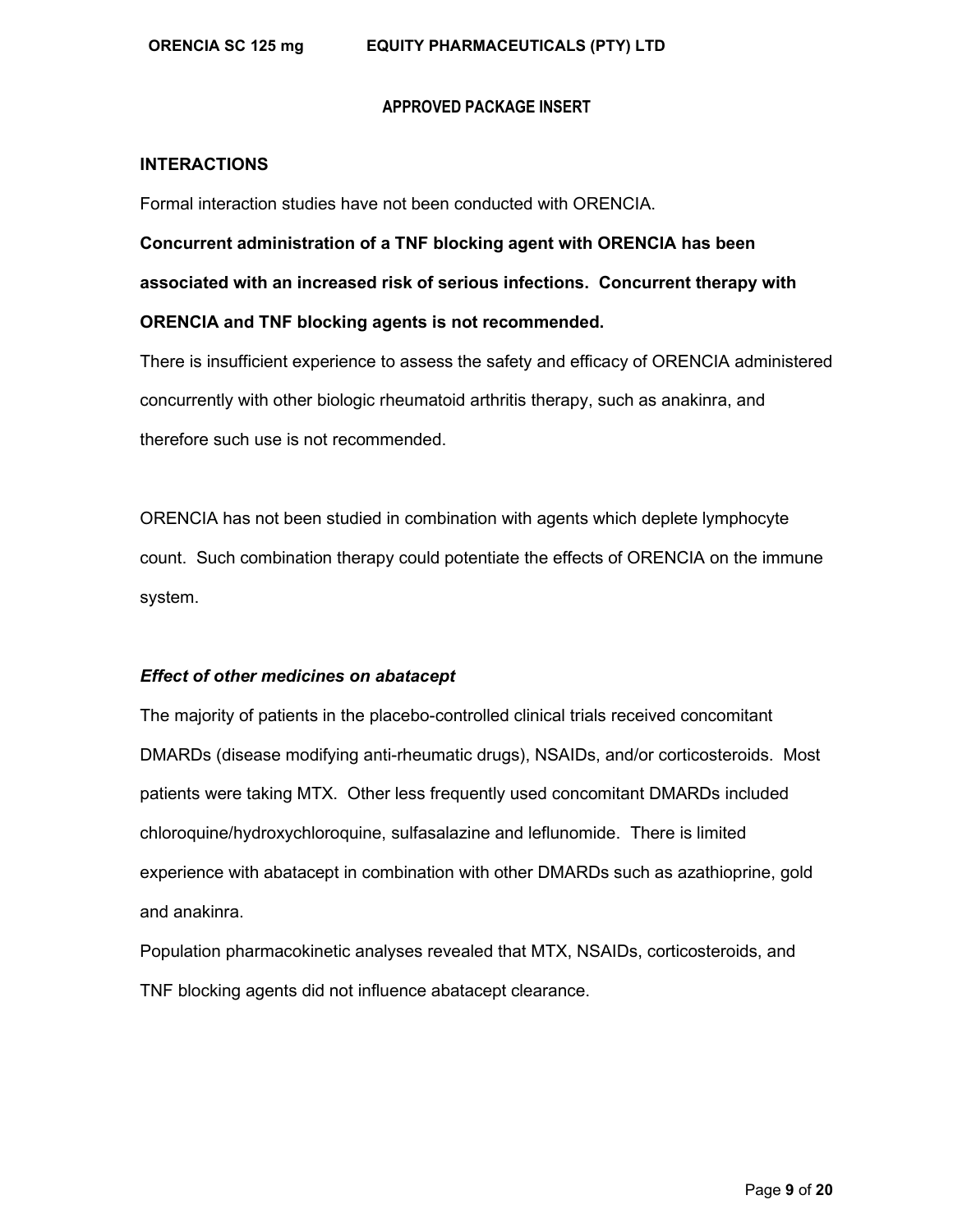#### **PREGNANCY AND LACTATION**

There are no studies in pregnant women. ORENCIA should NOT be used during pregnancy, or if a woman is planning to become pregnant. Abatacept has been shown to be present in rat milk. It is not known whether abatacept is excreted in human milk. Mothers should be instructed not to breastfeed if they are receiving ORENCIA.

#### **DOSAGE AND DIRECTIONS FOR USE**

## **Recommended dosage**

ORENCIA 125 mg solution for subcutaneous injection should be administered weekly at a dose of 125 mg by subcutaneous injection regardless of weight and used with or without an IV loading dose (see PHARMACOLOGICAL

ACTION, Pharmacokinetic properties). For patients initiating therapy with an IV loading dose, ORENCIA should be initiated with a single intravenous infusion followed by the first 125 mg subcutaneous injection and then by subcutaneous injection once a week thereafter (please refer to **Dosage and Directions for use** for IV loading dose in the Package Insert of abatacept 250 mg lyophilisate solution for infusion).

Patients switching from ORENCIA intravenous therapy to subcutaneous administration should administer the first subcutaneous dose instead of the next scheduled intravenous dose.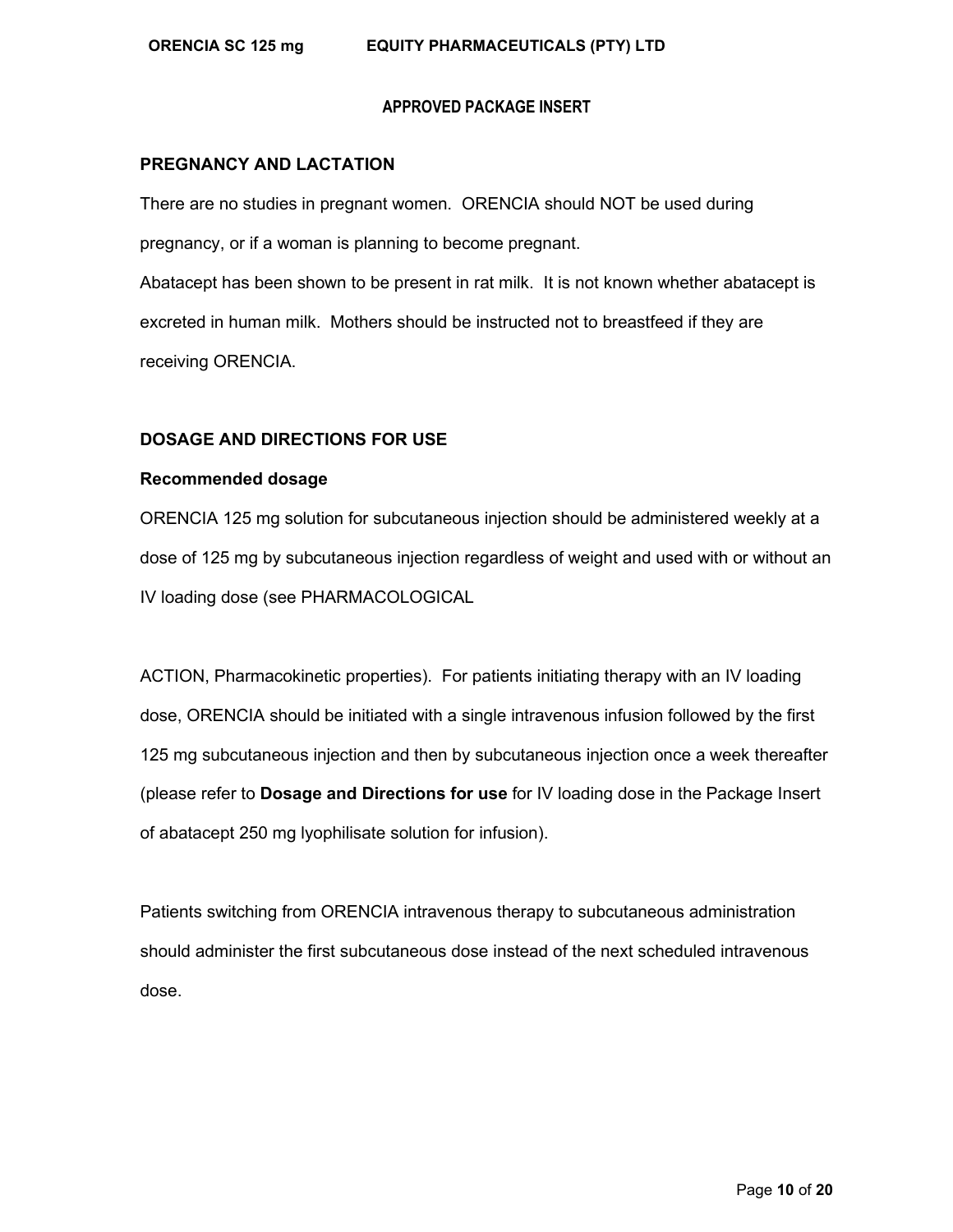#### **Renal impairment, hepatic impairment**

As ORENCIA has not been studied in these patients, no dose recommendations can be made.

#### **Paediatric and adolescent**

The safety and efficacy of ORENCIA subcutaneous administration in children below 18 years of age have not been established. No data are available.

#### **Geriatric**

No dose adjustment is required.

#### **Concomitant therapy**

MTX, other non-biologic DMARDs, corticosteroids, salicylates, nonsteroidal antiinflammatory drugs (NSAIDs), or analgesics may be used during treatment with ORENCIA.

# **Preparation and administration instructions for subcutaneous administration ORENCIA solution for subcutaneous injection is not intended for IV infusion.**

ORENCIA solution for subcutaneous injection is intended for use under the guidance of a medical practitioner or healthcare practitioner. After proper training in subcutaneous injection technique, a patient may self-inject with ORENCIA solution for subcutaneous injection if a doctor determines that it is appropriate.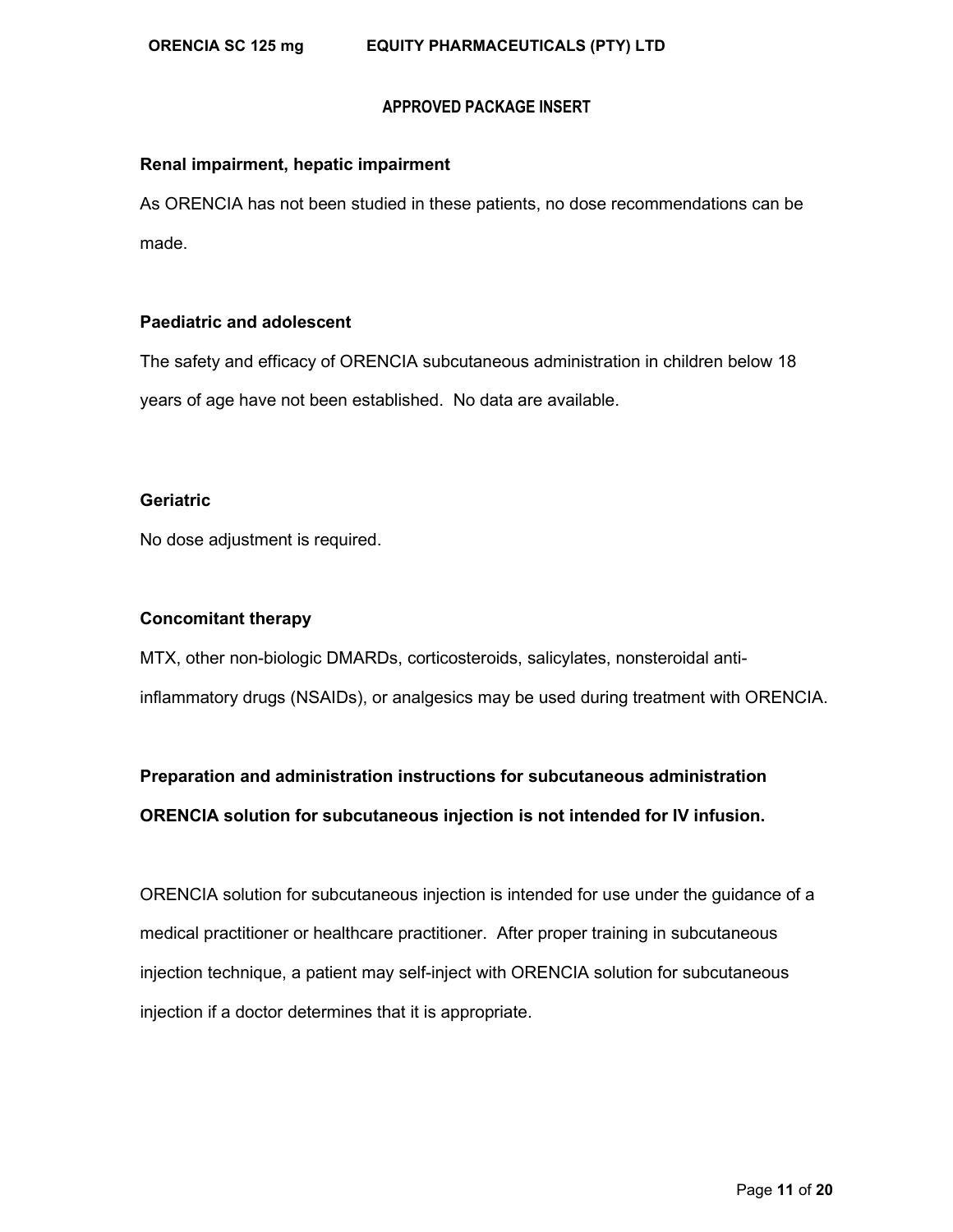Patients should be instructed to follow the detailed *"Instructions for preparing and giving a subcutaneous injection of ORENCIA"* provided at the end of the Patient Information Leaflet.

ORENCIA should be inspected visually for particulate matter and discolouration prior to administration, whenever solution and container permit.

Do not use ORENCIA prefilled syringes exhibiting particulate matter or discolouration. ORENCIA solution for subcutaneous injection should be clear to slightly opalescent and colourless to pale yellow. Any leftover product remaining in the prefilled syringe should not be used.

Patients using ORENCIA solution for subcutaneous injection should be instructed to inject the full amount in the syringe (1,0 ml), which provides 125 mg of ORENCIA, according to the directions provided in the Patient Information Leaflet.

Injection sites should be rotated and injections should never be given into areas where the skin is tender, bruised, red or hard.

# **SIDE EFFECTS**

Listed below are ADRs that occurred with greater frequency (difference > 0,2 %) in ORENCIA-treated patients than in placebo-treated patients.

The list is presented by system organ class and frequency, using the following categories: very common (≥ 10 %); common (≥ 1 %; < 10 %); uncommon (≥ 0,1 %; < 1 %); rare (≥ 0,01  $\%$ ; < 0,1 %).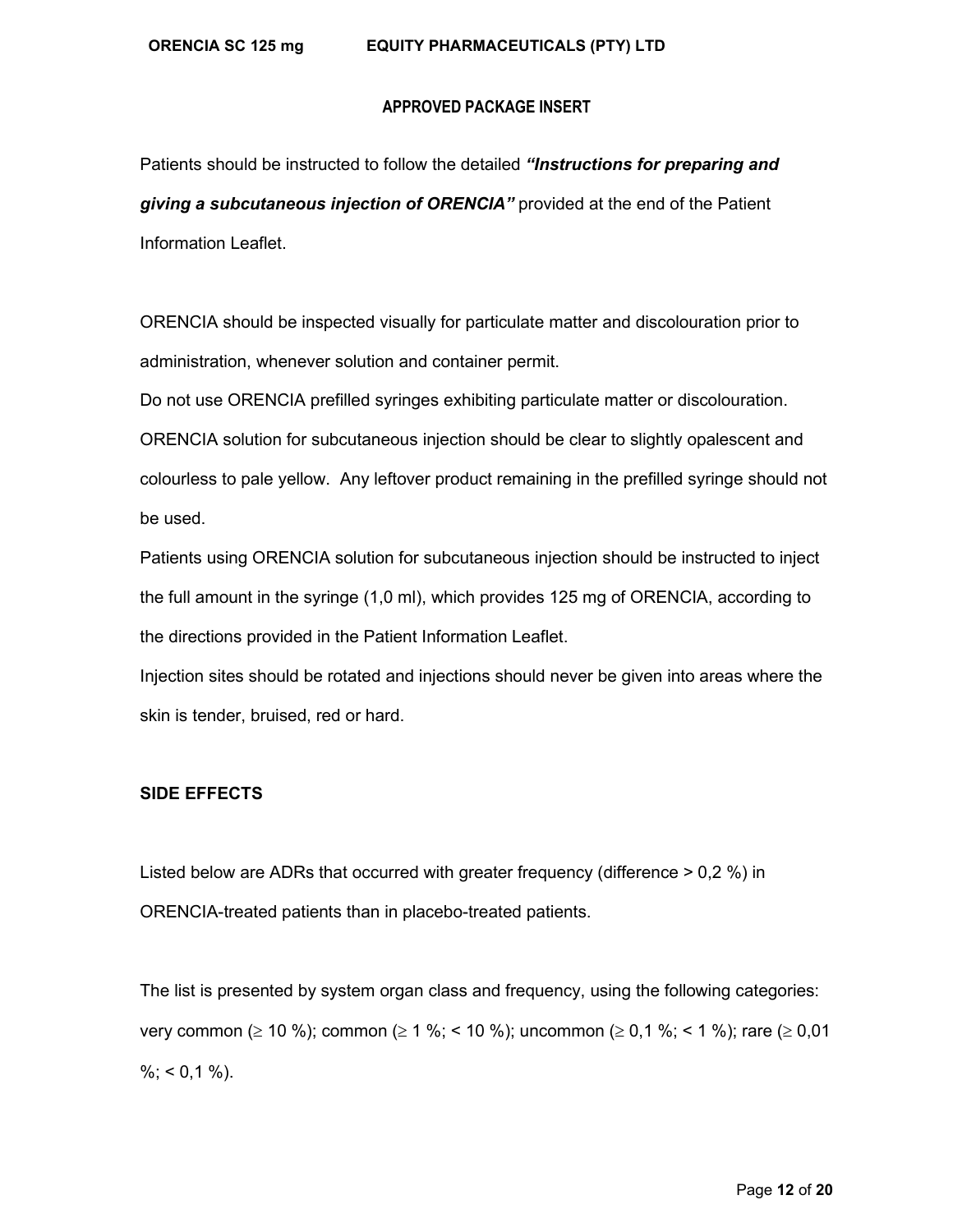# **Side Effects in Placebo-Controlled Trials**

| Infections and   | Common   | Lower respiratory tract infection (including      |
|------------------|----------|---------------------------------------------------|
| infestations     |          | bronchitis), urinary tract infection, herpes      |
|                  |          | simplex, upper respiratory tract infection        |
|                  |          | (including tracheitis, nasopharyngitis), rhinitis |
|                  | Uncommon | Tooth infection, infected skin ulcer,             |
|                  |          | onychomycosis, pelvic inflammatory disease        |
| Neoplasms benign | Uncommon | Basal cell carcinoma                              |
| and malignant    |          |                                                   |
| (including cysts |          |                                                   |
| and polyps)      |          |                                                   |
| Blood and the    | Uncommon | Thrombocytopenia, leukopenia                      |
| lymphatic system |          |                                                   |
| disorders        |          |                                                   |
|                  |          |                                                   |
| Psychiatric      | Uncommon | Depression, anxiety                               |
| disorders        |          |                                                   |
| Nervous system   | Very     | Headache                                          |
| disorders        | Common   |                                                   |
|                  | Common   | <b>Dizziness</b>                                  |
|                  | Uncommon | Paraesthesia                                      |
| Eye disorders    | Uncommon | Conjunctivitis, reduced visual acuity             |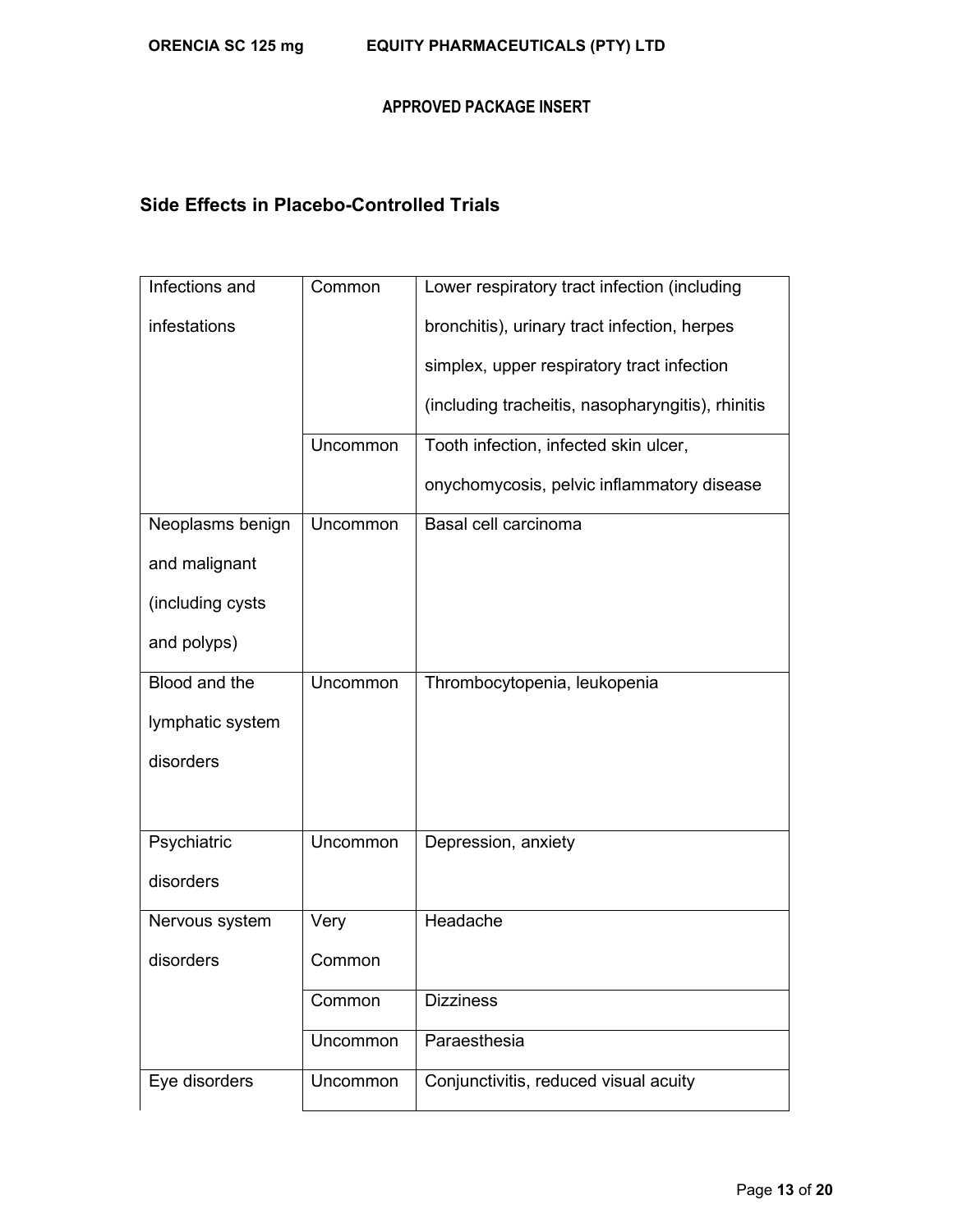| Ear and labyrinth  | Uncommon | Vertigo                                      |
|--------------------|----------|----------------------------------------------|
| disorders          |          |                                              |
| Cardiac disorders  | Uncommon | Tachycardia, bradycardia, palpitations       |
| Vascular disorders | Common   | Hypertension, flushing                       |
|                    | Uncommon | Hypotension, hot flush                       |
| Respiratory,       | Common   | Cough                                        |
| thoracic and       |          |                                              |
| mediastinal        |          |                                              |
| disorders          |          |                                              |
| Gastrointestinal   | Common   | Abdominal pain, diarrhoea, nausea, dyspepsia |
| disorders          | Uncommon | Gastritis, mouth ulceration, aphthous        |
|                    |          | stomatitis                                   |
| Skin and           | Common   | Rash (including dermatitis)                  |
| subcutaneous       | Uncommon | Increased tendency to bruise, alopecia, dry  |
| tissue disorders   |          | skin                                         |
| Musculoskeletal,   | Uncommon | Arthralgia, pain in extremity                |
| connective tissue  |          |                                              |
| and bone           |          |                                              |
| disorders          |          |                                              |
| Reproductive       | Uncommon | Amenorrhoea                                  |
| system and breast  |          |                                              |
| disorders          |          |                                              |
|                    | Common   | Fatigue, asthenia                            |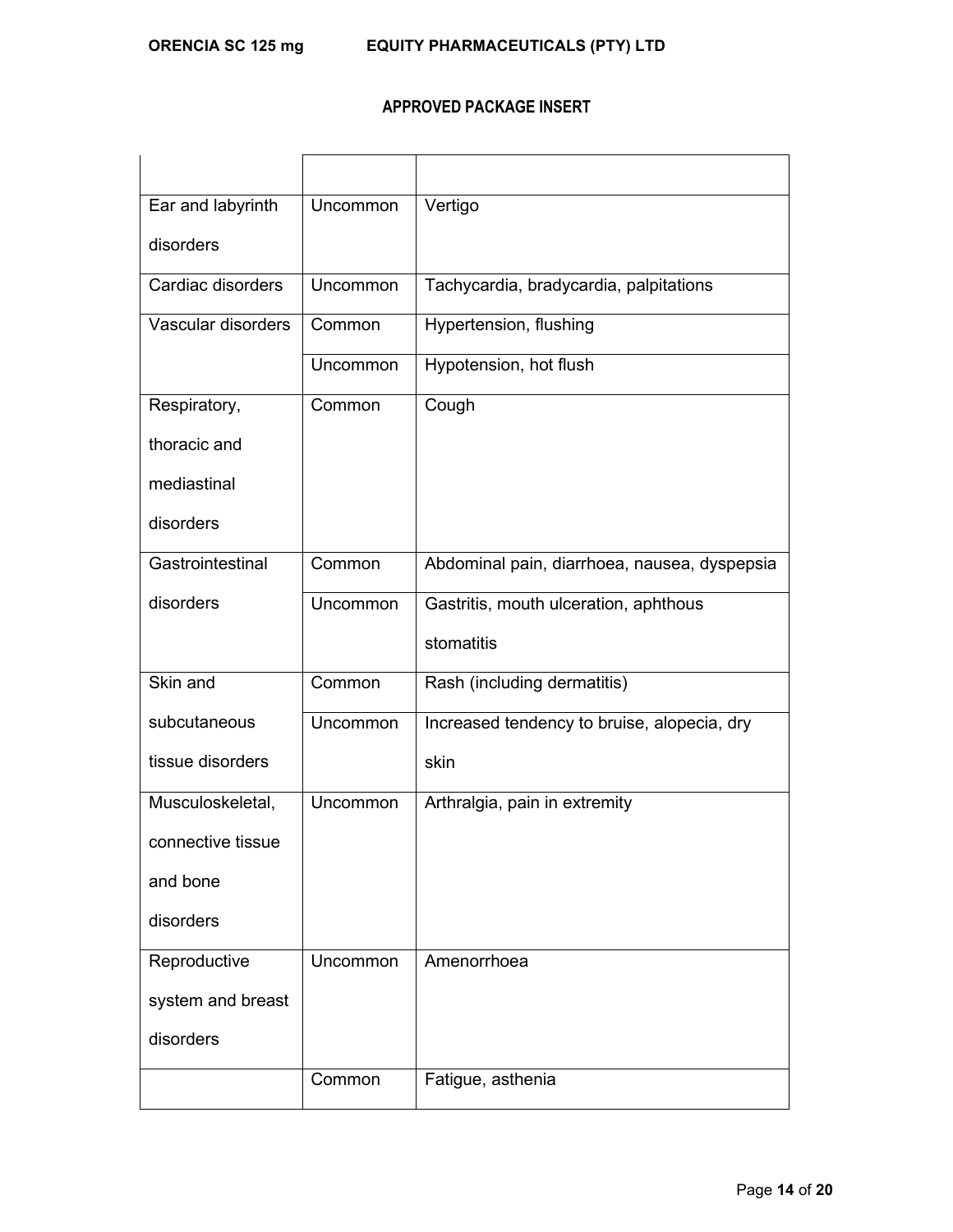| General disorders  | Uncommon | Influenza-like illness                     |
|--------------------|----------|--------------------------------------------|
| and administration |          |                                            |
| site conditions    |          |                                            |
| Investigations     | Common   | Increased blood pressure, abnormal liver   |
|                    |          | function test (including increased         |
|                    |          | transaminases)                             |
|                    | Uncommon | Decreased blood pressure, increased weight |

# *Infections*

In the placebo-controlled trials with durations of 6 to 12 months, infections at least possibly related to treatment were reported in 23,2 % of ORENCIA-treated patients and 19,5 % of placebo patients.

Serious infections at least possibly related to treatment were reported in 1,8 % of ORENCIA-treated patients and 1,0 % of placebo patients.

The most frequent (0,1 - 0,3 %) serious infections at least possibly related to treatment reported with ORENCIA were pneumonia, cellulitis, localised infection, urinary tract infection, bronchitis, diverticulitis, acute pyelonephritis, sinusitis and urosepsis.

# *Malignancies*

In placebo-controlled clinical trials with durations of up to 12 months, malignancies were reported in 1,4 % of ORENCIA-treated patients observed during 1 687 patient-years, and in 1,1 % of placebo-treated patients observed during 794 patient-years.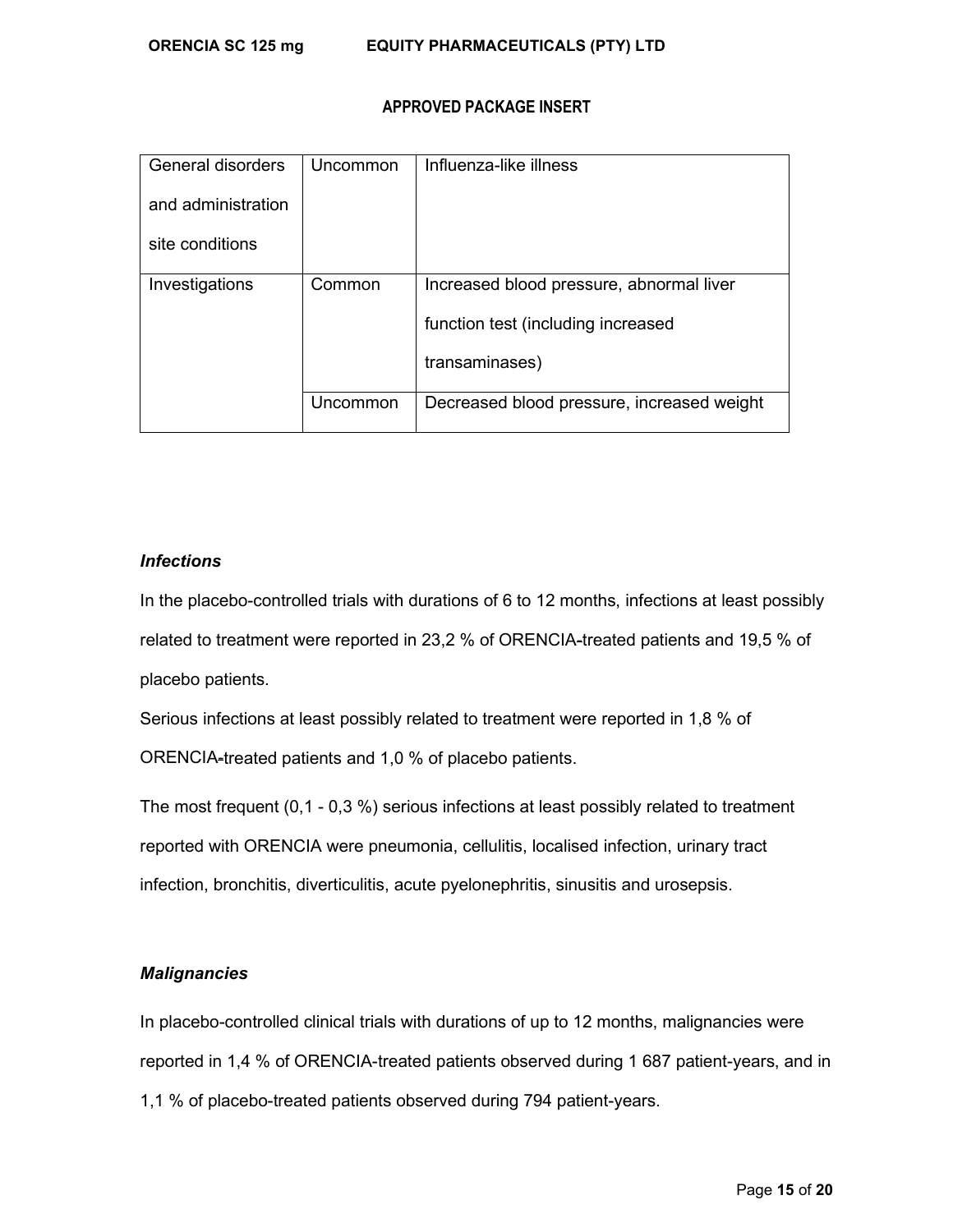#### **ORENCIA SC 125 mg EQUITY PHARMACEUTICALS (PTY) LTD**

#### **APPROVED PACKAGE INSERT**

In double-blind and open-label clinical trials in 4 149 patients treated with ORENCIA during 11 658 patient-years (of which over 1 000 were treated with ORENCIA for over 5 years), the incidence rate of malignancy was 1,41 per 100 patient-years, and the annualised incidence rate remained stable.

The incidence rates per 100 patient-years were 0,74 for non-melanomatous skin cancer, 0,57 for solid malignancies and 0,13 for haematologic malignancies. The most frequently reported solid organ cancer was lung cancer (0,15 per 100 patient-years), and the most common haematologic malignancy was lymphoma (0,07 per 100 patient-years).

The incidence rate did not increase for malignancies overall, by major type (nonmelanomatous skin cancer, solid tumours, and haematologic malignancies), or for individual tumour types in the double-blind and open-label period compared to the doubleblind experience.

# *Adverse medicine reactions in patients with chronic obstructive pulmonary disease (COPD)*

In one study, there were 37 patients with COPD treated with ORENCIA and 17 treated with placebo. The adult COPD patients treated with ORENCIA developed adverse drug reactions more frequently than those treated with placebo (51,4 % vs. 47,1 %, respectively).

Respiratory disorders occurred more frequently in ORENCIA-treated patients than in placebo-treated patients (10,8 % vs. 5,9 %, respectively); these included COPD exacerbation and dyspnoea.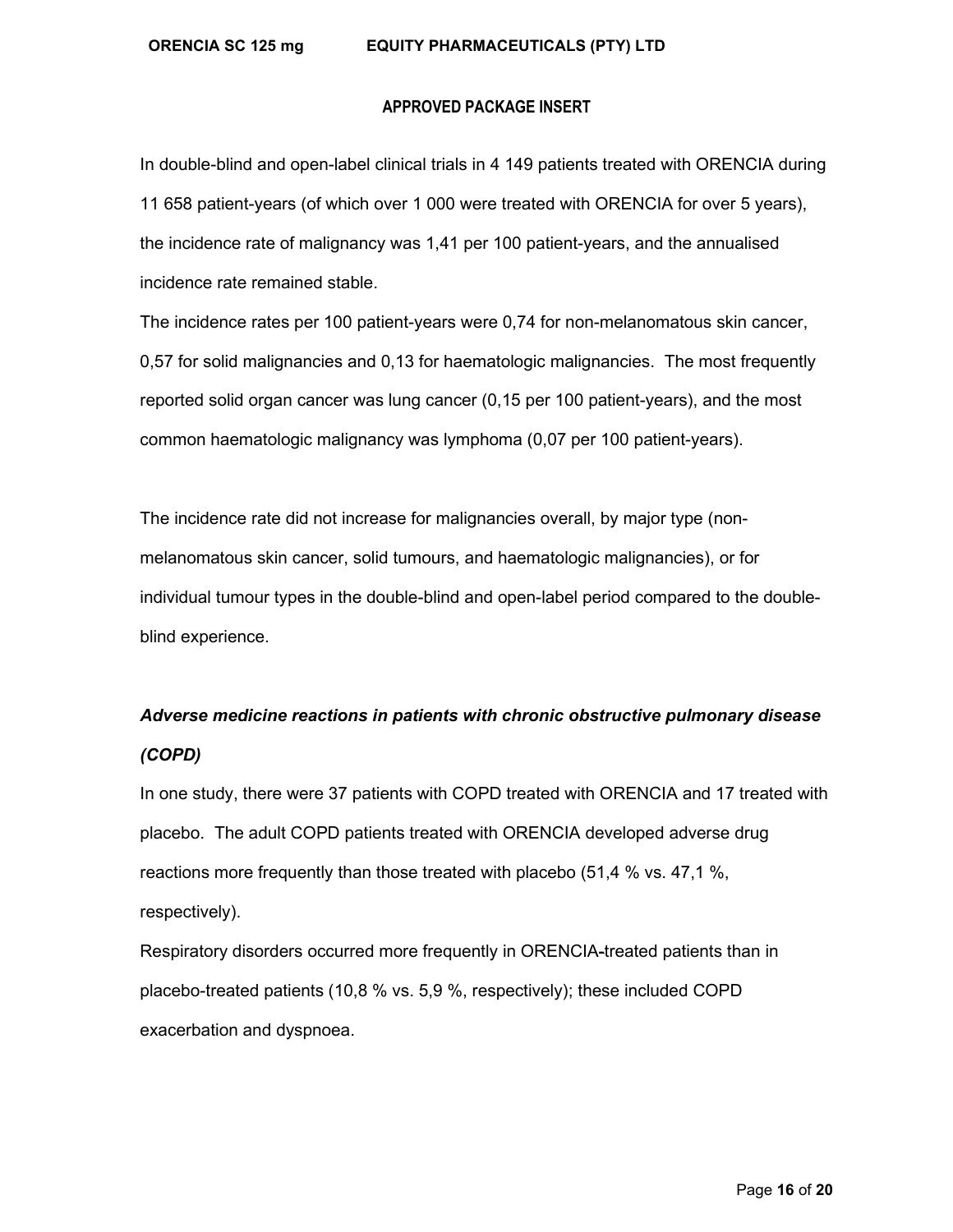A greater percentage of ORENCIA-treated than placebo-treated patients with COPD developed a serious adverse reaction (5,4 % vs. 0 %), including COPD exacerbation (1 of 37 patients [2,7 %]) and bronchitis (1 of 37 patients [2,7 %]).

# *Auto-immune processes*

ORENCIA therapy did not lead to increased formation of antinuclear or anti-double stranded DNA antibodies compared with placebo.

# *Injection site reactions*

The overall frequency of injection site reactions was 2,6 % (19/736) in patients using ORENCIA 125 mg solution for subcutaneous injection.

# *Immunogenicity*

Across seven studies in rheumatoid arthritis patients treated for up to 8 years with subcutaneous or intravenous administration of ORENCIA, 4,8 % (187/3877) developed anti-abatacept antibodies while on treatment. Samples from 22 of 48 of these patients with binding activity to CTLA-4 showed significant neutralising activity*.* 

A subsequent study compared the immunogenicity to ORENCIA following subcutaneous vs intravenous administration. The overall immunogenicity frequency to ORENCIA was 1,1 % (8/725) and 2,3 % (16/710) for the subcutaneous and intravenous groups, respectively. These rates are consistent with previous experience, and there was no effect of immunogenicity on pharmacokinetics, safety or efficacy.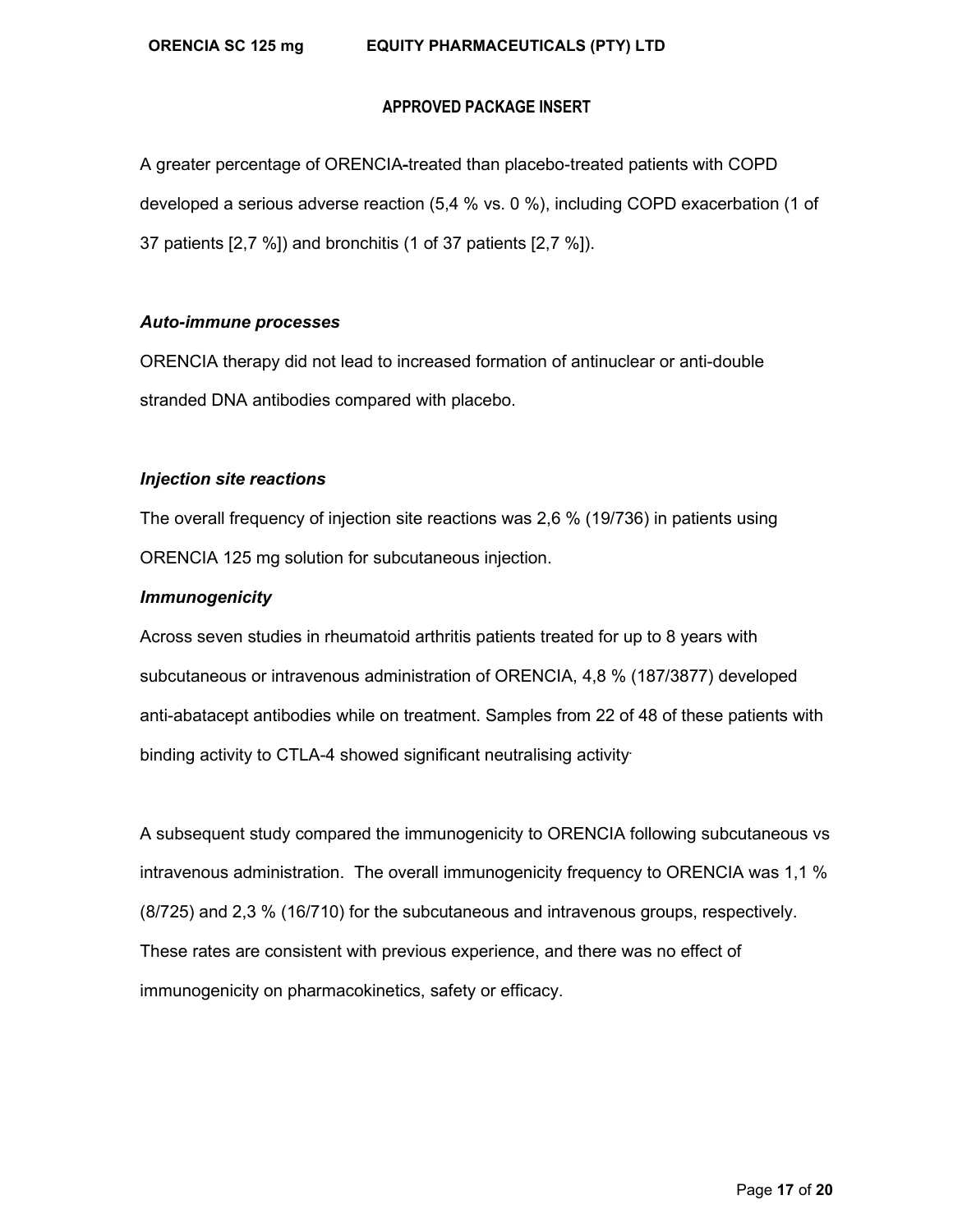#### *Laboratory findings*

Based on the results of clinical studies, no special laboratory evaluations are necessary in addition to careful medical management and supervision of patients.

#### *Geriatric use*

A total of 323 patients 65 years of age and older, including 53 patients 75 years and older, received ORENCIA in clinical studies.

Similar efficacy was observed in these patients and younger patients.

The relative frequency of serious infection among ORENCIA-treated patients age 65 and over (18/323 (5,6 %) ORENCIA vs. 4/148 (2,7 %) placebo) was higher than for those under age 65 (40/1 632 (2,5 %) ORENCIA vs. 15/841 (1,8 %) placebo). The relative frequency of malignancy among ORENCIA-treated patients age 65 and over (18/323 (5,6 %) ORENCIA vs. 4/148 (2,7 %) placebo) was higher than for those under age 65 (9/1 632 (0,6 %) ORENCIA vs. 7/841 (0,8 %) placebo). Among patients aged 65 and over, non-melanoma skin cancers accounted for 11 of the 18 malignancy cases in ORENCIA-treated patients, and all 4 of the placebo cases.

Because there is a higher incidence of infections and malignancies in the elderly population in general, caution should be used when treating the elderly.

#### **KNOWN SYMPTOMS OF OVERDOSAGE AND PARTICULARS OF ITS TREATMENT**

Doses up to 50 mg/kg have been administered intravenously without apparent toxic effect. In case of overdosage, it is recommended that the patient be monitored for any signs or symptoms of adverse reactions and appropriate symptomatic treatment instituted.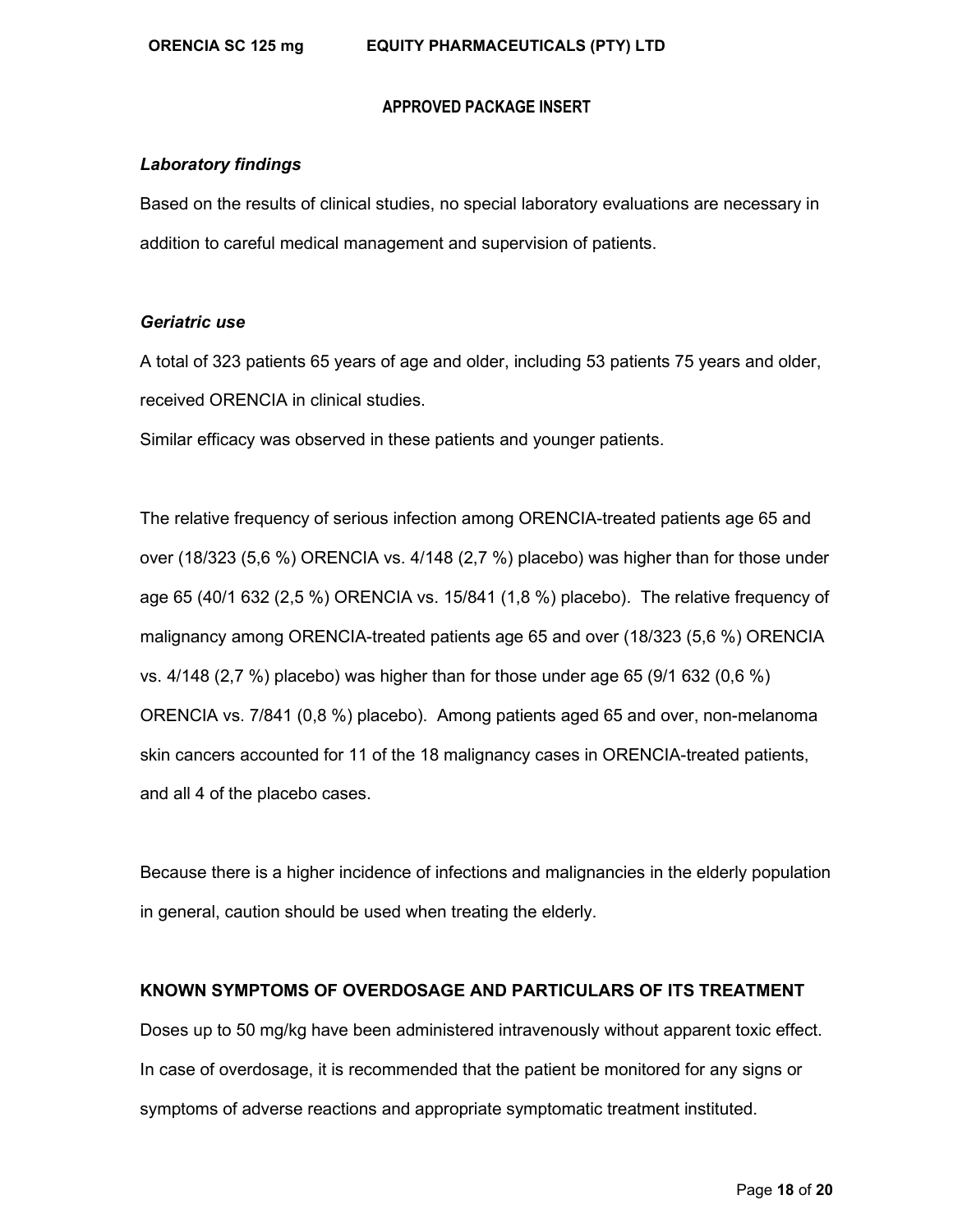#### **IDENTIFICATION**

ORENCIA 125 mg solution for subcutaneous injection is supplied as a sterile, preservativefree, ready-to-use solution for subcutaneous injection. The solution for injection for subcutaneous administration is a clear, colourless to pale yellow, slightly opalescent solution, essentially free of particulate matter on visual inspection, with a pH of 6,8 to 7,4.

# **PRESENTATION**

ORENCIA solution for subcutaneous injection is supplied as a sterile, preservative-free, ready-to-use solution for subcutaneous injection. The ORENCIA solution for subcutaneous injection is supplied either:

- 1. in a single-dose disposable prefilled glass syringe with a passive needle safety guard and flange extenders, or
- 2. in a single-dose disposable pre-filled glass syringe with flange extenders.

The Type I glass syringe has a coated stopper and fixed stainless steel needle (5 bevel, 29-gauge thin wall, ½-inch needle) covered with a rigid needle shield. A sufficient excess of abatacept is incorporated into each syringe to account for needle-syringe losses so that 1,0 ml of solution containing 125 mg abatacept can be dispensed for subcutaneous injection.

Both presentations are packed in cartons containing four pre-filled syringes.